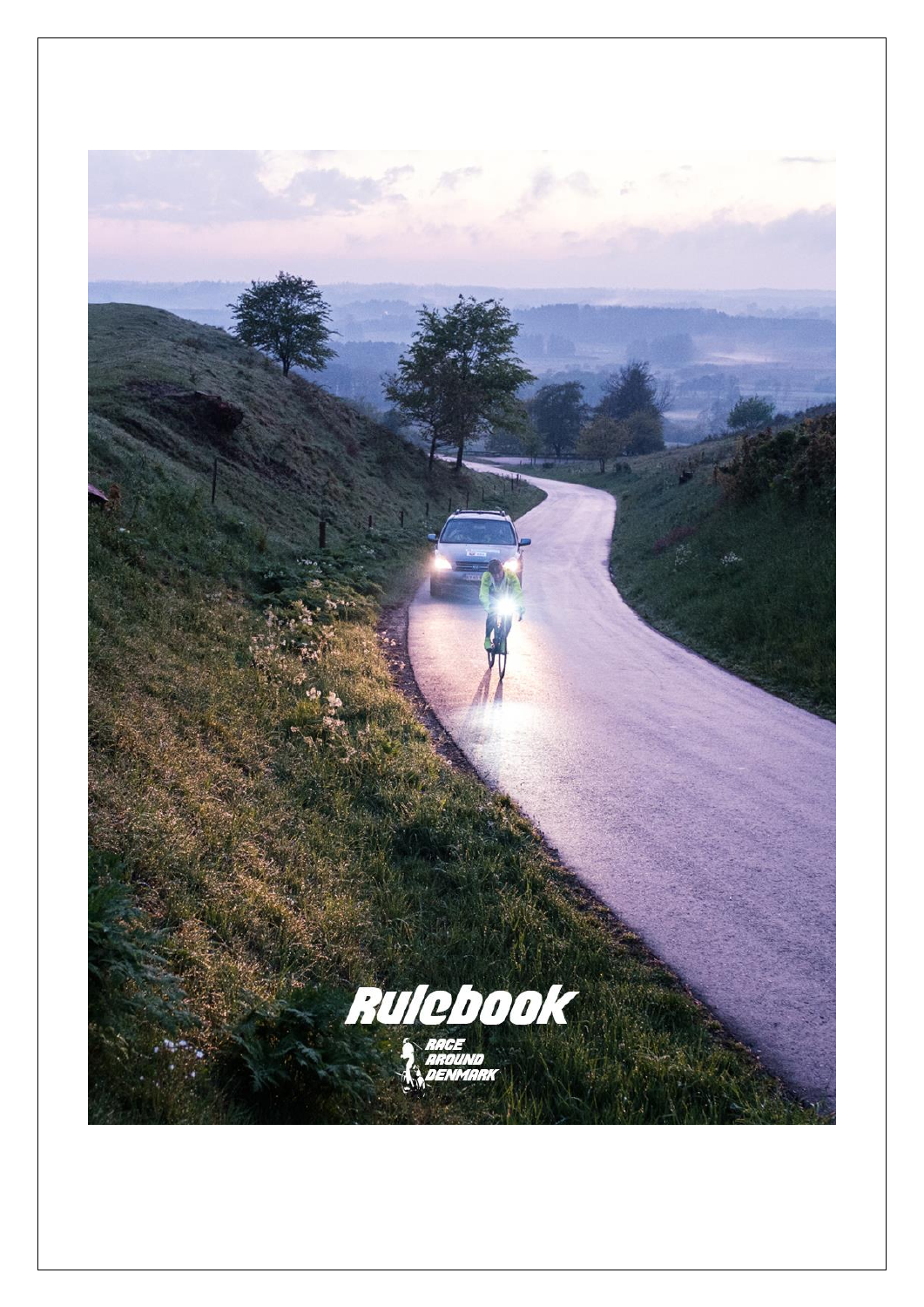## **RACE**<br>AROUND<br>A DENMARK RULEBOOK 2021

| Content                                                               |  |
|-----------------------------------------------------------------------|--|
|                                                                       |  |
|                                                                       |  |
|                                                                       |  |
|                                                                       |  |
|                                                                       |  |
|                                                                       |  |
|                                                                       |  |
|                                                                       |  |
|                                                                       |  |
|                                                                       |  |
| 1.10 Race Management must be contacted in the following instances:  8 |  |
|                                                                       |  |
|                                                                       |  |
|                                                                       |  |
|                                                                       |  |
|                                                                       |  |
|                                                                       |  |
|                                                                       |  |
|                                                                       |  |
|                                                                       |  |
|                                                                       |  |
|                                                                       |  |
|                                                                       |  |
|                                                                       |  |
|                                                                       |  |
|                                                                       |  |
|                                                                       |  |
|                                                                       |  |
|                                                                       |  |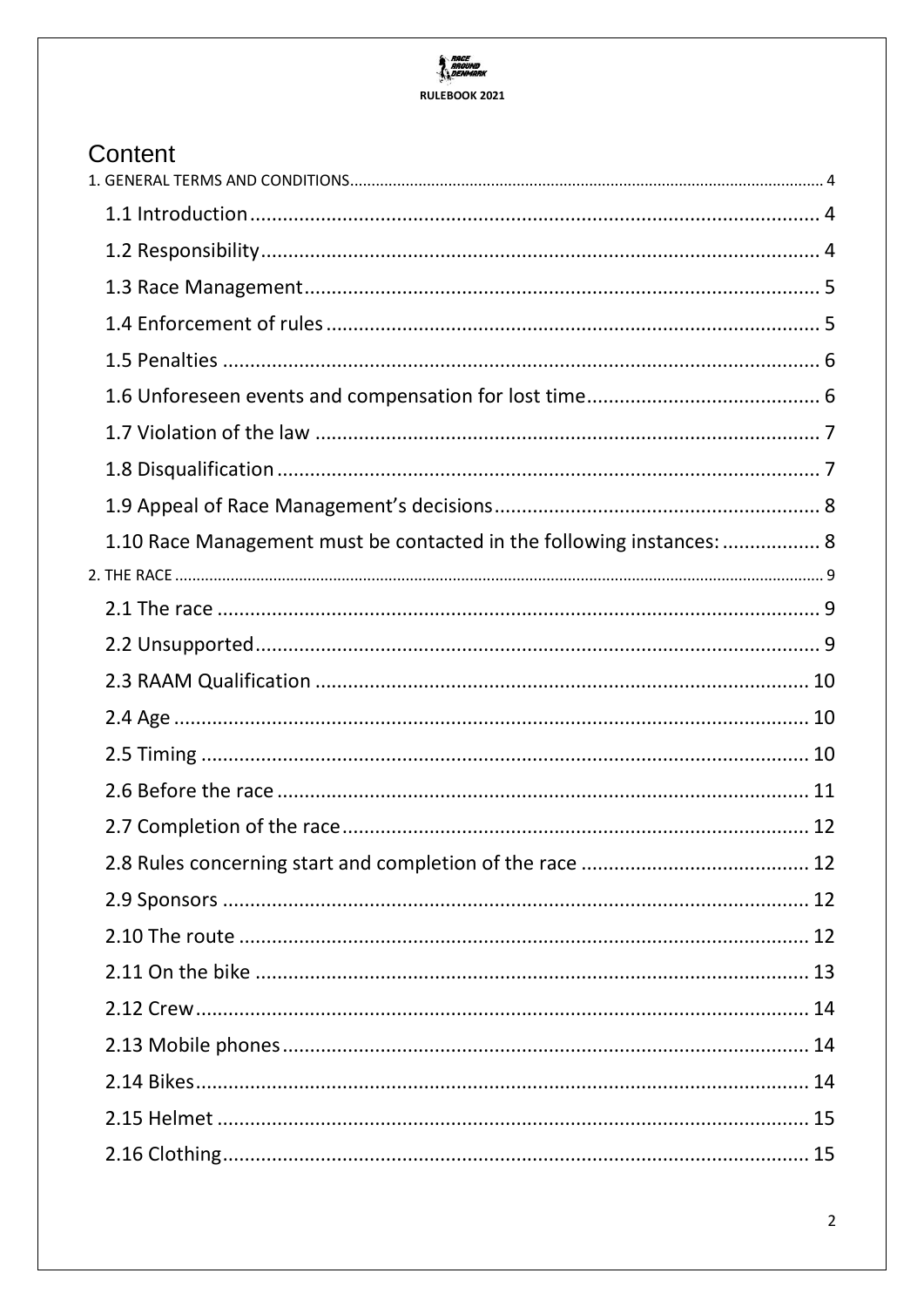## **RACE**<br>AROUND<br>A DENMARK RULEBOOK 2021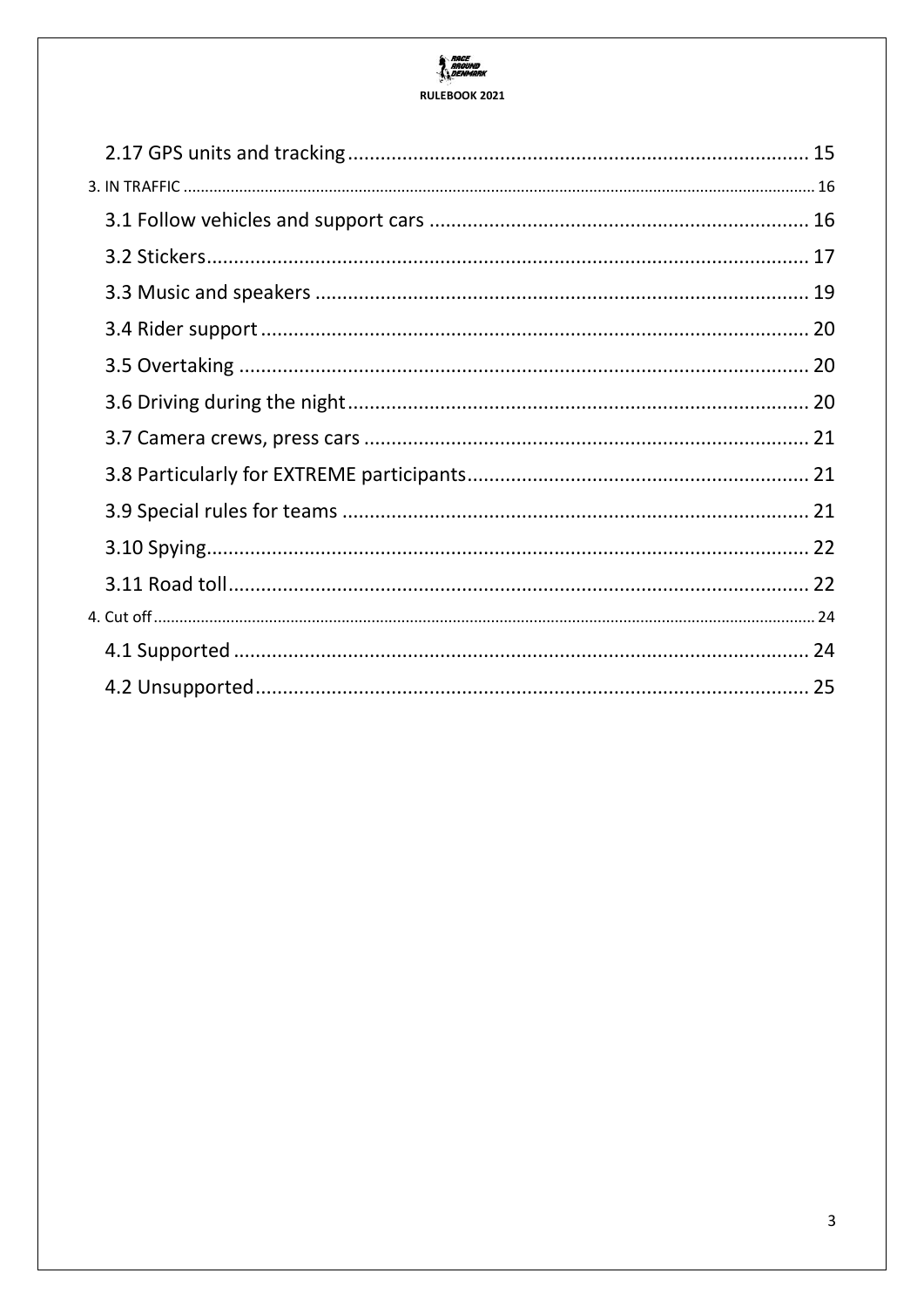

# <span id="page-3-0"></span>1. GENERAL TERMS AND CONDITIONS

## <span id="page-3-1"></span>**1.1 Introduction**

The following rulebook contains the rules for the bicycle race "Race Around Denmark". The purpose of these Race Guidelines is to ensure maximum safety and fairness in the race. All participants are expected to read these rules and guidelines prior to the race. Equally, all riders and crew members are expected to abide by these guidelines throughout the race.

Race Around Denmark has been created for both adventurous and competitive minded people. Common for all is that local traffic regulations as well as these Race Guidelines must be adhered to.

Everyone must strive to ride SAFE, strive for utmost fairness in all aspects throughout the race.

If participants have any doubts, questions or queries in relation to these rules, please contact Race Management directly via email: info@racearounddenmark.org

### <span id="page-3-2"></span>**1.2 Responsibility**

All participants (riders and crew members) in Race Around Denmark participate at their own risk. Race Management disclaims any responsibility concerning person and/or material injuries or damages (riders, crew members, bicycles, vehicles and/or other equipment). Any participant carries the responsibility for any accident, own health and belongings. Therefore, it is up to each individual participant to make sure that they are fit to participate in the race and that they, at the start of the race, have all the necessary insurances in place.

To participate in Race Around Denmark, the rider must sign the terms and conditions on behalf of him/herself and the crew. The forms can be found the the Race Book, and must be completed before the race.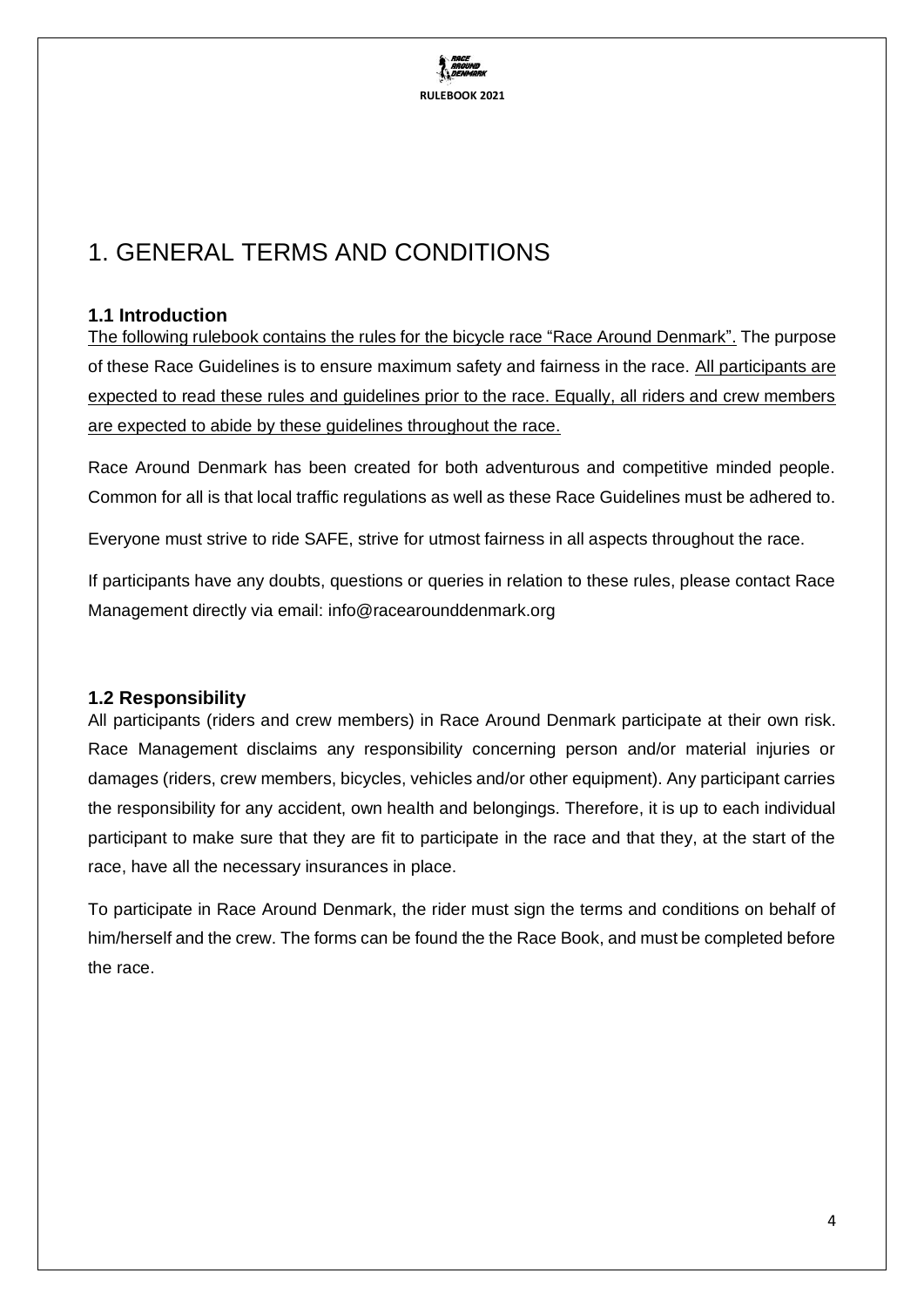

### <span id="page-4-0"></span>**1.3 Race Management**

Race Management comprises the following: Race Director and on route Race Officials.

The Race Director is responsible for the race, and makes the final decision concerning potential warnings and/ or penalties.

Race Management participates in the planning and execution of the race. Questions or queries or submission of a complaint (about the race or other participants) should be directed towards Race Directeur. Any important information to participants should come from Race Directeur to be valid.

Race Officials carry part of the responsibility to ensure a safe and fair execution of the race. Race Officials are part of the race as observers and are, as such, not permitted to provide direct assistance to riders and their teams during the race. Of course, in case of emergency, this rule can be disregarded. However, Race Officials are permitted to pass on information to the teams.

Race Officials are fully authorized to:

- a. Monitor riders both via media and during the race.
- b. Ask individual riders and teams to stop to point out potential lacks, explain the rules and regulations of the race, inspect bicycles, follow vehicles etc.
- c. Order riders to rest in those cases where the riders seem disoriented, tired or similar which could potentially pose a risk to the rider or others. This order cannot be disputed. If the rider choses to ignore the order, this will lead to disqualification.

In those cases where Race Officials stop a rider and his/her team, it will not be possible to be compensated for lost time.

### <span id="page-4-1"></span>**1.4 Enforcement of rules**

It is solely up to the Race Directeur to assess and sanction rule breaches based on the present Rulebook. The Race Directeur reserves the right to issue new rules during the race. Equally, in special circumstances it may be necessary to amend existing rules to ensure that Race Around Denmark is remains a fair and safe race.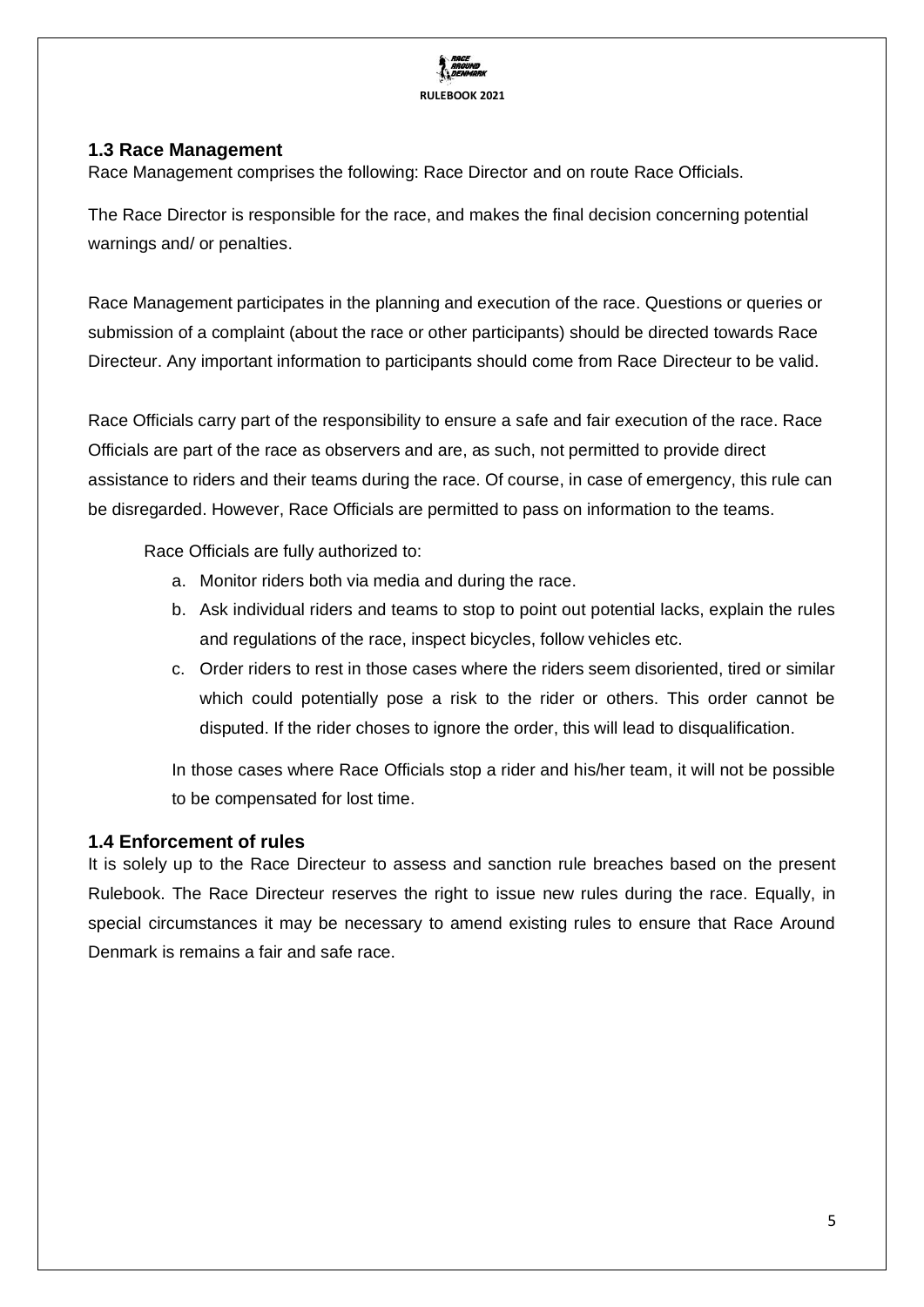

#### <span id="page-5-0"></span>**1.5 Penalties**

Race Directeur will issue time penalties to riders who breach the Race Guidelines. No penalties will be handed out during the race. To be sure not to run into penalties at the finish, ride safe, ride fair!

#### **Penalties**

| First breach:  | 30-minute penalty                     |
|----------------|---------------------------------------|
| Second breach: | 1-hour penalty (90 minutes in total)  |
| Third breach:  | 2-hour penalty (210 minutes in total) |
| Fourth breach: | Disqualification                      |

All navigational errors lead to automatic penalty, unless the rider return to the place of the error and start on the route again and thereby correct the error. If a rider has a time benefit from a navigational error, double the time of the calculated benefit, will be added to the penalty. (riders average speed on the route x 2)

Race Directeur reserves the right to change the penalties depending on the nature of the breach. Therefore, in special grave circumstances the penalties may be extended (for example at a railway crossing where the gates are down) or lead directly to disqualification.

All complaints must to be sent to the Race Directeur in writing via the official race e-mail [info@racearounddenmark.org.](mailto:info@racearounddenmark.org)

During the race there is NO ASSISTANCE from the Race Office regarding penalties or navigation, unless in the case where the route cannot be followed. It is your responsibility to ride fair, follow the traffic laws, and ride the whole route.

#### <span id="page-5-1"></span>**1.6 Unforeseen events and compensation for lost time**

During Race Around Denmark, participants and crew can potentially experience unforeseen events. This could be e.g. traffic lights, roadworks, railway crossings, rerouting, bad weather etc. Only in very special circumstances can riders be compensated for lost time. This could be e.g. in cases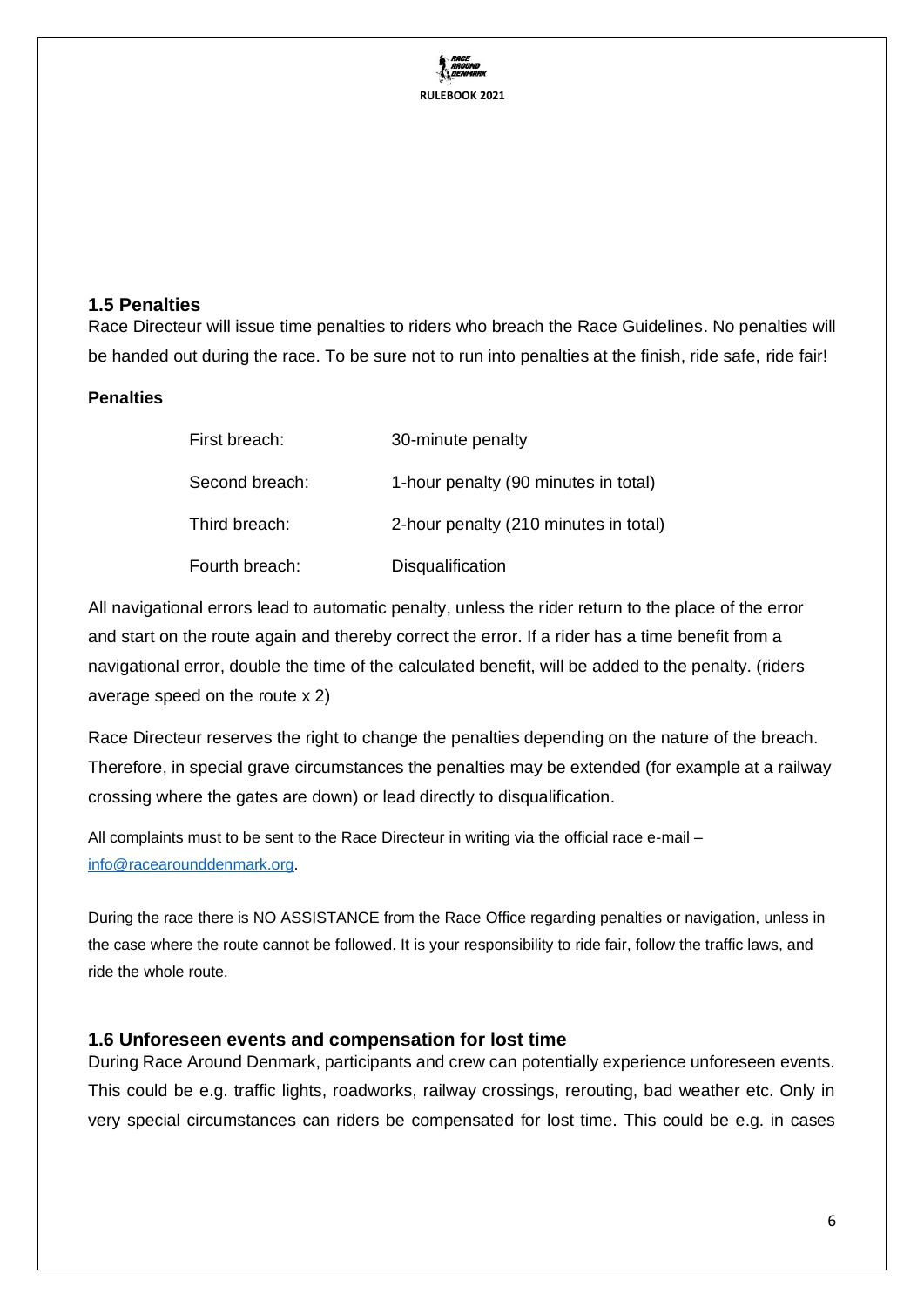

where riders have interrupted the race to provide assistance at scenes of accidents, unusually long waits in case of roadworks etc.

In those cases where a rider wishes to apply for compensation for lost time, the application must contain some form of documentation, e.g. pictures. Race Management can solely make decisions on compensation for lost time. Requests for compensation for lost time of less than 10 minutes should not be expected to be fulfilled.

## <span id="page-6-0"></span>**1.7 Violation of the law**

All participants are obliged to abide by Danish traffic regulations. Particularly the following should be highlighted:

- 1. Running a red light or any other traffic regulations is forbidden.
- 2. In case a rider is asked by the police to interrupt the race, this should be reported to Race Directeur immediately. In these instances, it could be an option to compensate the rider for lost time, if the rider has not breached any Race Guidelines or the law.
- 3. It is forbidden for both riders and team members to direct the traffic during the race, for example by signalling cars to overtake etc.
- 4. Equally, penalties will be issued if a rider or team member throws packaging or other trash in the nature.

## <span id="page-6-1"></span>**1.8 Disqualification**

The following offences are considered grave enough to lead to immediate disqualification of the rider:

- 1. Repeat breaching of the rules about music being played from the follow vehicles (see point 3.3)
- 2. Riding without lights in the night time.
- 3. Riding without reflector vests in the night time.
- 4. Riding without a helmet.
- 5. If a rider is unaccompanied by a follow vehicle during the hours 7 pm to 7 am.
- 6. Use or possession of performance enhancing drugs according to the WADA regulations.
- 7. If a rider refuses to undergo test for doping.
- 8. If a rider covers part of the distance in a vehicle, where the rider should have otherwise been riding a bike. This is only permitted in special cases and only if the rider returns to resume the race from the exact same spot, where the rider interrupted the bicycle ride.
- 9. If a rider uses a bicycle which is battery-driven or otherwise not solely driven by the rider himself.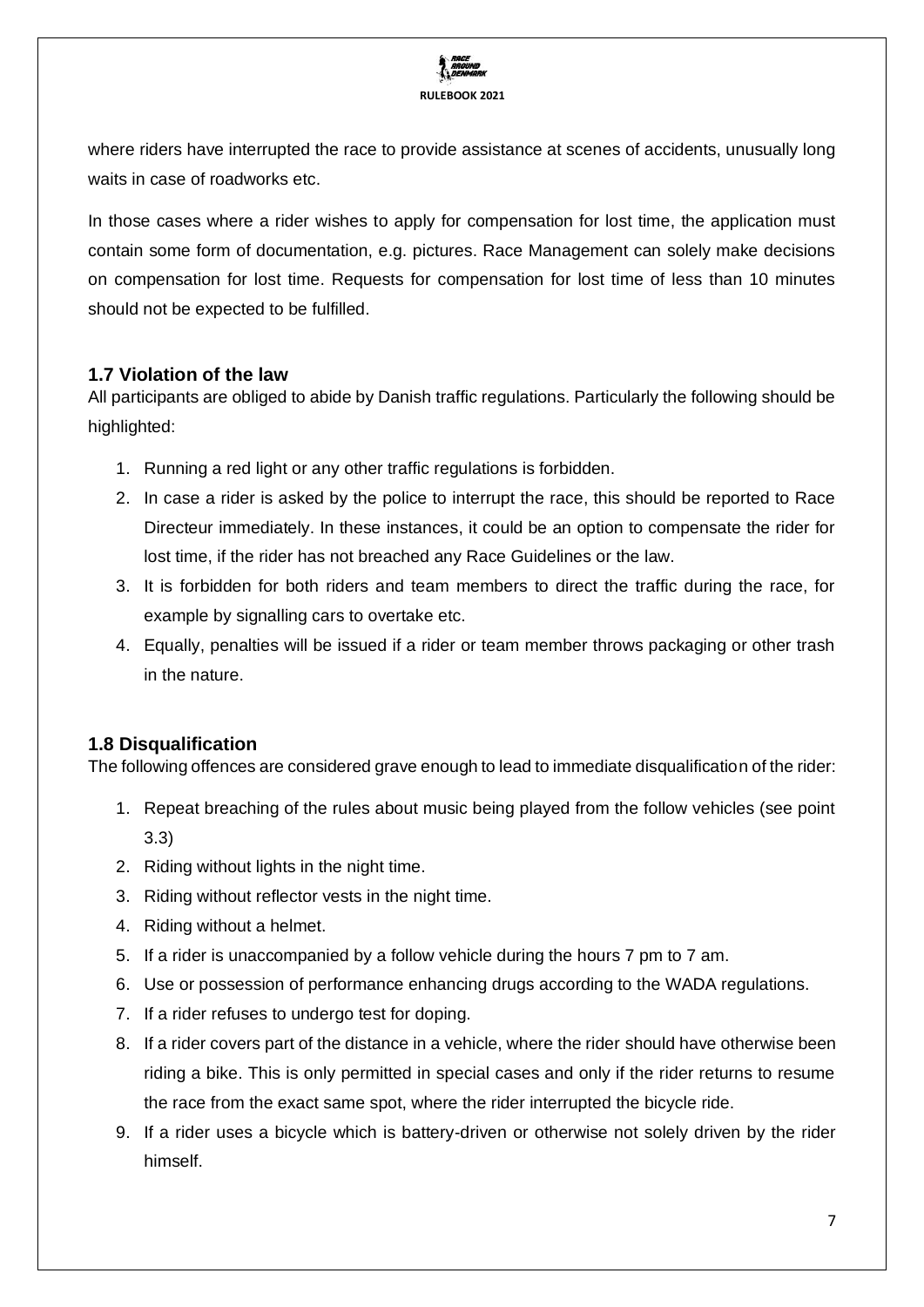

- 10. If a rider is accompanied by a car that doesn't adhere to the regulations.
- 11. If a rider refuses to interrupt the bicycle ride after being required to do so by a race official.
- 12. Negligent driving which puts the rider, his/her crew or others in danger.
- 13. Harassment of other riders or road users.
- 14. Driving or other behaviour that sheds a bad light on the race.
- 15. When a fourth time penalty is issued.

If disqualified, you are no longer part of the race. Any further activity will therefore be completely on your own accord and will not have any association with Race Around Denmark.

#### <span id="page-7-0"></span>**1.9 Appeal of Race Directeurs decisions**

Any appeal must be handed in in writing to Race Directeur and contain a thorough description of the sequence of events in question which lead to the penalty along with a description of why the penalty should be dropped. Evidence such as witness statements, video or pictures etc. can be attached to the complaint, no longer than 24 hours after you finished the race.

### <span id="page-7-1"></span>**1.10 Race Management must be contacted in the following instances:**

- 1. A crew member is no longer part of the race
- 2. A rider encounters unforeseen events
- 3. A car leaves the race, and/or a new follow vehicle is used in the race
- 4. A GPS unit is out of order
- 5. A rider withdraws from the race

Phone number of the Race Management: +45 23 49 19 39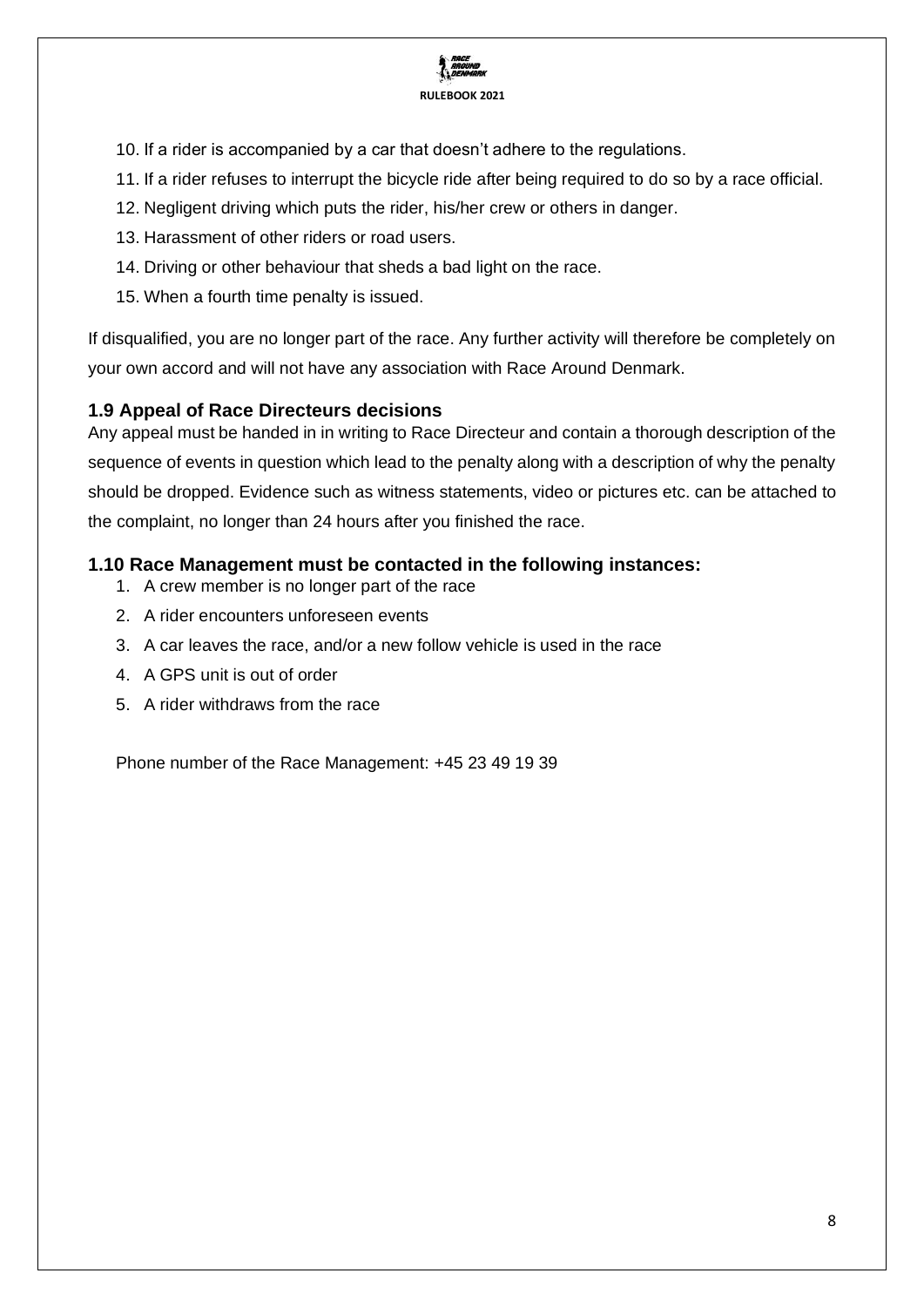

# <span id="page-8-0"></span>2. THE RACE

## <span id="page-8-1"></span>**2.1 The race**

Race Around Denmark is an ultra bicycle race with three distances: **EXTREME** 1600, **CHALLENGE** 800 and **Experience** 400. All challenges can be either supported or unsupported.

## <span id="page-8-2"></span>**2.2 Unsupported**

- 1. Riders must complete the full course from start to finish.
- 2. Riders must be fully self-supported and not receive any private outside assistance.
- 3. Drafting is prohibited. Exception registered pairs/teams.
- 4. All forward travel must be by bike.
- 5. The only transport by train that is allowed is between Nyborg-Korsør and going back.
- 6. Alle riders are required to carry GPS tracker. This will be handed from the race official prior to the race.
- 7. All riders must follow the designated route.
- 8. All riders must follow local traffic law.
- 9. All riders are expected to ride fair and responsibly with respect to others in traffic.
- 10. All riders must use front and rear light and a reflective vest from dusk till dawn.
- 11. Alle riders are expected to have the necessary insurances. The race organization has no responsibility in connection with personal injury or material damage.
- 12. All riders must wear a cycling helmet when riding their bike.
- 13. The bike must have reflective stickers, so that they are visible from all angles.
- 14. It is now allowed to use headphones in both ears. It must be possible to hear the ongoing traffic.
- 15. All EXTREME riders must bring equipment to recharge the GPS tracker in case the tracker unexpectedly runs out of battery. RAD provides a cable to be used.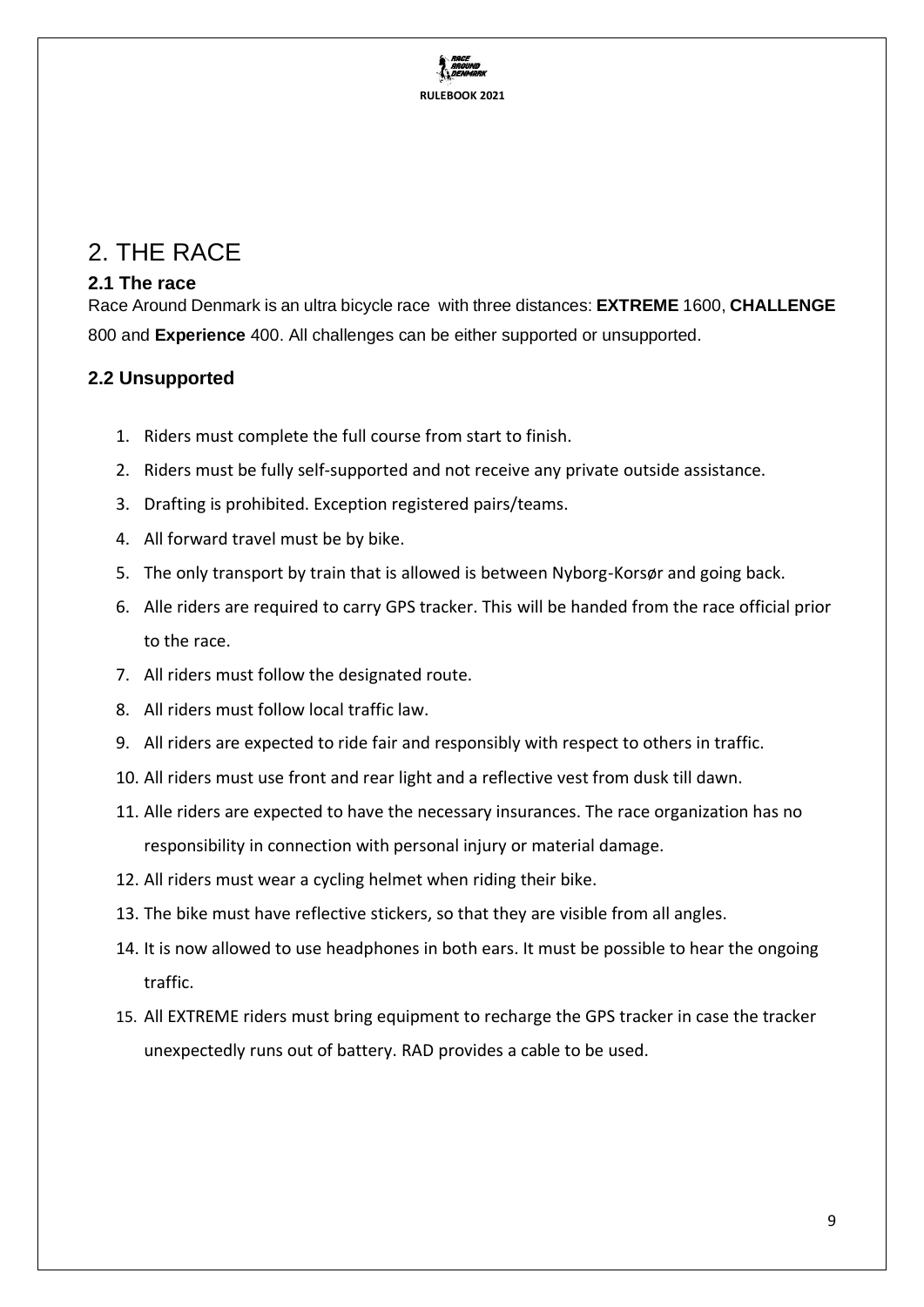

## <span id="page-9-0"></span>**2.3 RAAM Qualification**

It is possible to qualify for the Race Across America on both the 800 and on the 1.600 kilometer distance. The requirements are:

#### **800 kilometers:**

Men: 37 hours

Women: 42 hours

#### **1.600 kilometers:**

Men: 96 hours

Women: 104 hours

#### NOTICE:

1) It is not possible to qualify for RAAM in the unsupported categories. It isn´t so because an important aspect of RAAM is the experience with driving a follow vehicle.

2) It is not possible to qualify directly to RAAM as a duo or team, since RAAM doesn´t have qualification requirements for these.

### <span id="page-9-1"></span>**2.4 Age**

Any participant, both rider and crew member in Race Around Denmark must have turned 18 at the starting date of the race.

### <span id="page-9-2"></span>**2.5 Timing**

To any rider or team, the timing will start when the race begins and will stop once the rider/the team crosses the finishing line.

Only in special circumstances can riders be compensated for lost time.

**EXTREME** participants must cross the Great Belt Bridge by driving directly from Nyborg to Korsør. The riders must not cover this distance by bike but must be transported by car aided by his/her team. The same rules apply when crossing the Great Belt Bridge from Korsør to Nyborg from east towards west. These rules apply for all riders in both directions. THE TIME IS NOT PAUSED WHILE THE RIDER IS TRANSPORTED ACROSS THE GREAT BELT BRIDGE!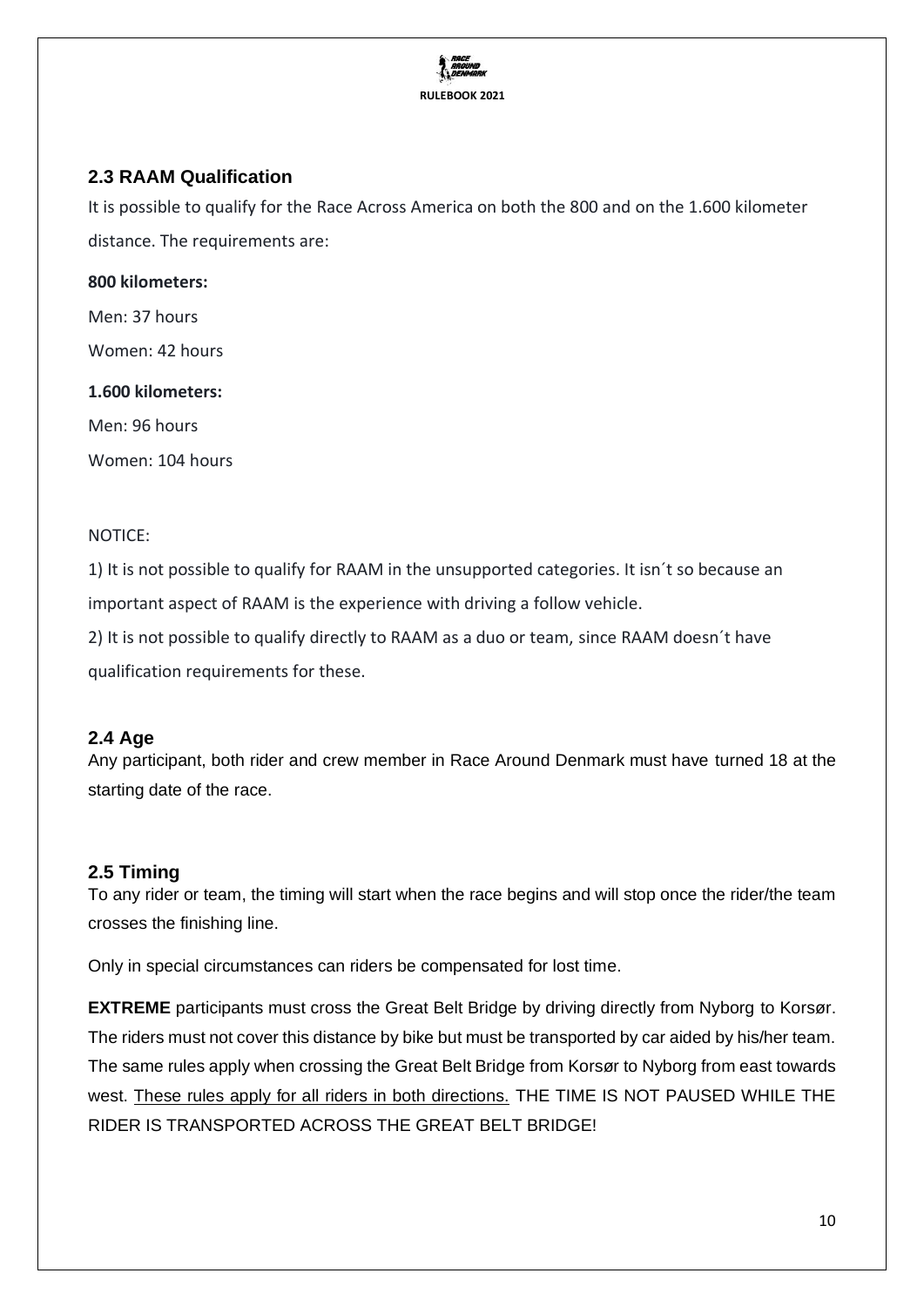

Race Management must be advised about pick-up time and time of arrival at the time stations in question.

## <span id="page-10-0"></span>**2.6 Before the race**

All riders and teams are obliged to sign in during the stated time for sign-in (see website for further information). Upon sign-in the following must happen:

- 1. All riders and team mates must sign a "declaration of responsibility" stating that participants participate on their own responsibility and that the organiser of the race carries no responsibility in relation to person injury or material damage (cf. point 1.2).
- 2. All teams must state at least two telephone numbers where the team can be reached during the race (see point 2.11).
- 3. All teams must sign, they have necessary insurances, and that all crewmembers, who will be driving vehicles, have a valid drivers license.
- 4. All teams will receive signs with numbers on them. These signs should be mounted on the rider's bike, helmet(s) as well as on the cars used during the race (see point 3.2).
- 5. All teams will receive GPS units (see point 2.15).
- 6. All teams will receive inspection papers that are to be filled in and brought along to bicycle and car inspection. These can also be filled out prior to the inspection.
- 7. We aim to do as much of the above paperwork via E-mail, in the week leading into the event.
- 8. All teams will receive a final time schedule for the event including starting times.

Riders and their teams are required to participate in mandatory meetings and inspections prior to the race with at least two participants, including the info meeting, car and bicycle inspections. These will appear on the schedule which riders and teams will receive upon sign-in.

<span id="page-10-1"></span>If a rider and team does not adhere to the above, they will not be allowed a place in the race.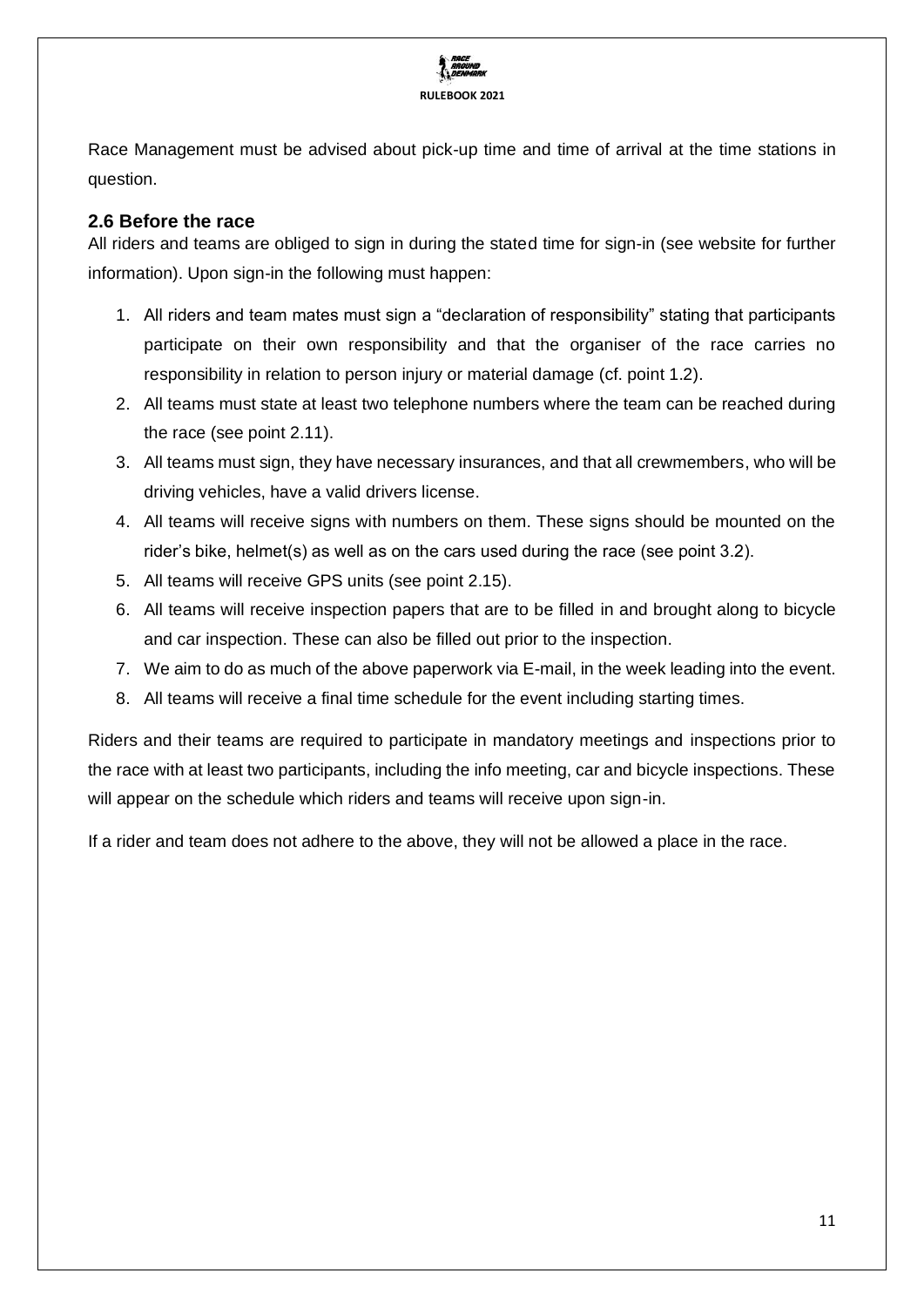

## **2.7 Completion of the race**

To successfully complete the Race Around Denmark, any participant/team must cross the finishing line within the time limits. These are found on [www.racearounddenmark.org](http://www.racearounddenmark.org/)

If a participant does not cross the finishing line within the time limit, he/she will be allowed to complete the race, however, said rider/team will not be featured on the official result list as having completed the race officially.

## <span id="page-11-0"></span>**2.8 Rules concerning start and completion of the race**

The race begins in the race area. The time starts as shown on the start list. It is the responsibility of each individual rider to be ready to take off at the designated time. If a rider and his/her team are delayed, they will start last once all other riders have been dispatched, still with a two-minute interval from the previously dispatched participant. In a case like this, the delayed rider will not be compensated for lost time.

With teams of two and four all riders must start the race together. After this, it is up to the team whether they choose to ride the race collectively or one rider at a time.

To complete the race, at least one rider must cross the finish line. The timing stops once the finish line is crossed.

### <span id="page-11-1"></span>**2.9 Sponsors**

It is not allowed to place logos for tobacco and alcohol manufacturers on cars which take part in the race. Race Around Denmark's Race Management reserves the right to demand that logos be removed from the cars if Race Management finds them offensive or unfit. If a team refuses, they can be denied a place in the race or be disqualified.

#### <span id="page-11-2"></span>**2.10 The route**

Riders are allowed to leave the official route as described in the Route Book. If you leave the route, you must return to the exact same place where you left the route. The race can then be resumed.

In case a rider has not covered the entire distance riding a bike, this will lead to a DNF at the finish,

In case a rider encounters, e.g. road works where it is not possible to pass on a bike, transportation in the follow vehicle is allowed. In these cases, Race Management must be advised. If it is impossible to pass by car, Race Management should be contacted for directions.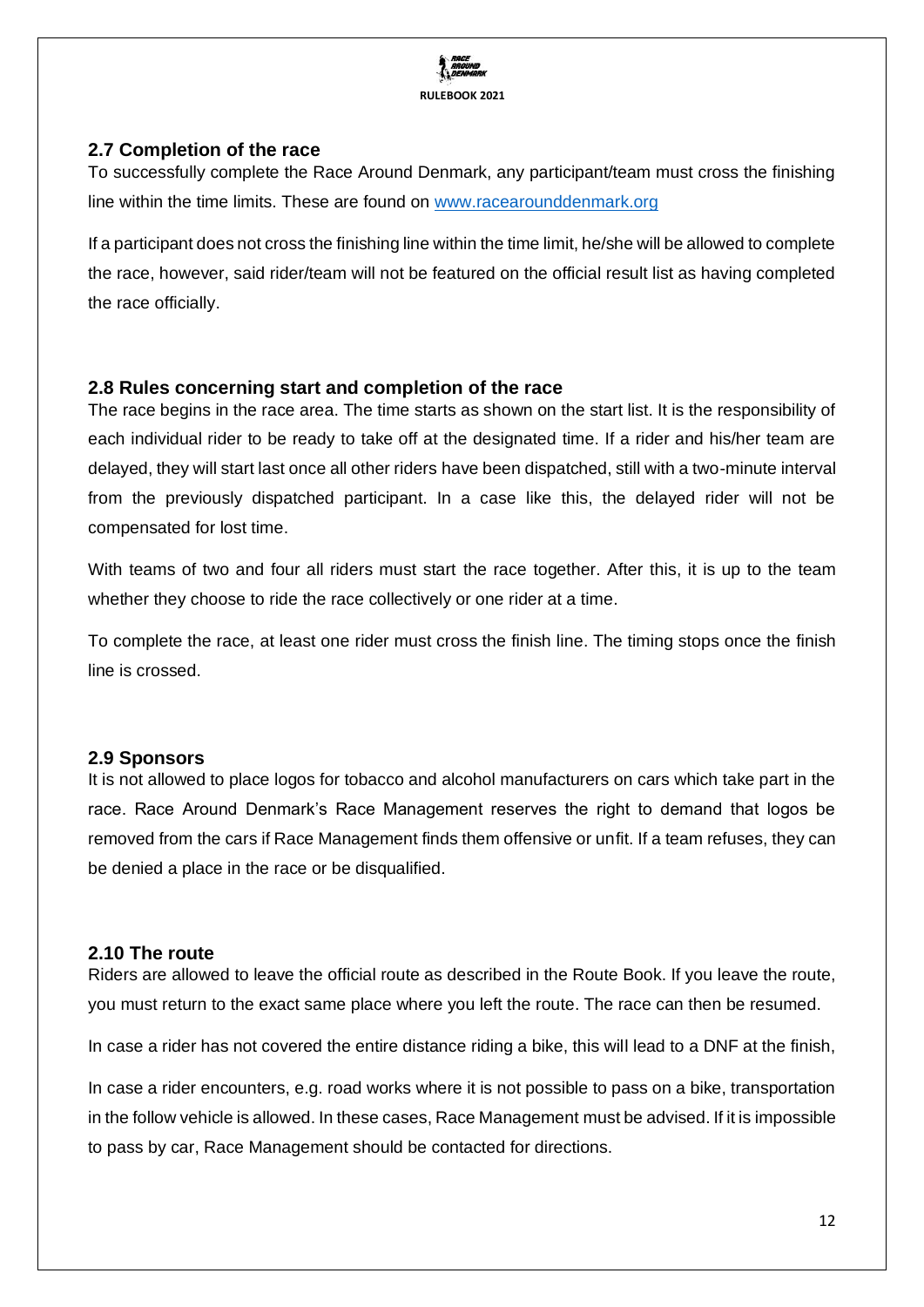

## <span id="page-12-0"></span>**2.11 On the bike**

All riders must ride on the right side of the road. All bicycles should be equipped with lights where the back lights should be on at all hours of the day.

When there is a bicycle path along the route, this should be used according to Danish legislation. Therefore, Race Management recommends the use of bicycle paths, as much as possible.

Race Around Denmark is a non-draft race. This means that under no circumstances is it allowed to get any closer than 100 metres to the rider in front. The only exception is when the rider overtakes the rider in front.

If one rider overtakes another, it is the responsibility of the rider being overtaken to fall back 100 metres (see point 3.5).

In case two riders meet, it is permitted to ride alongside one another, however only 15 minutes per day. This should happen in a manner so that none of the two riders can achieve a draft advantage.

In cases where two riders ride together, only one follow vehicle must follow the riders. This means that the distance between the two follow vehicles should be at least 100 metres, so other drivers can drive between the two follow vehicles.

It is not permitted for crew members or any other people along the route to push the rider while he/she rides the bike. The only exception is when starting again after a break when it is allowed to give the rider a starting push, however for a maximum 15 metres.

When stopping at traffic lights, it is not permitted for riders to hang on to vehicles or other people to keep the balance.

When the rider receives assistance (hand-out of food, water bottles etc.) this must always happen from the passenger side of the follow vehicles.

PLEASE DON'T DRAFT – RIDE FAIR.

Riders are allowed to use music players if the sound is sufficiently low to not disturb the rider or the surroundings. Furthermore, please be aware that according to Danish legislation:

- You must be mindful of others and be alert
- You must give way to ambulances and other emergency vehicles
- You must not use a handheld mobile phone when you ride in traffic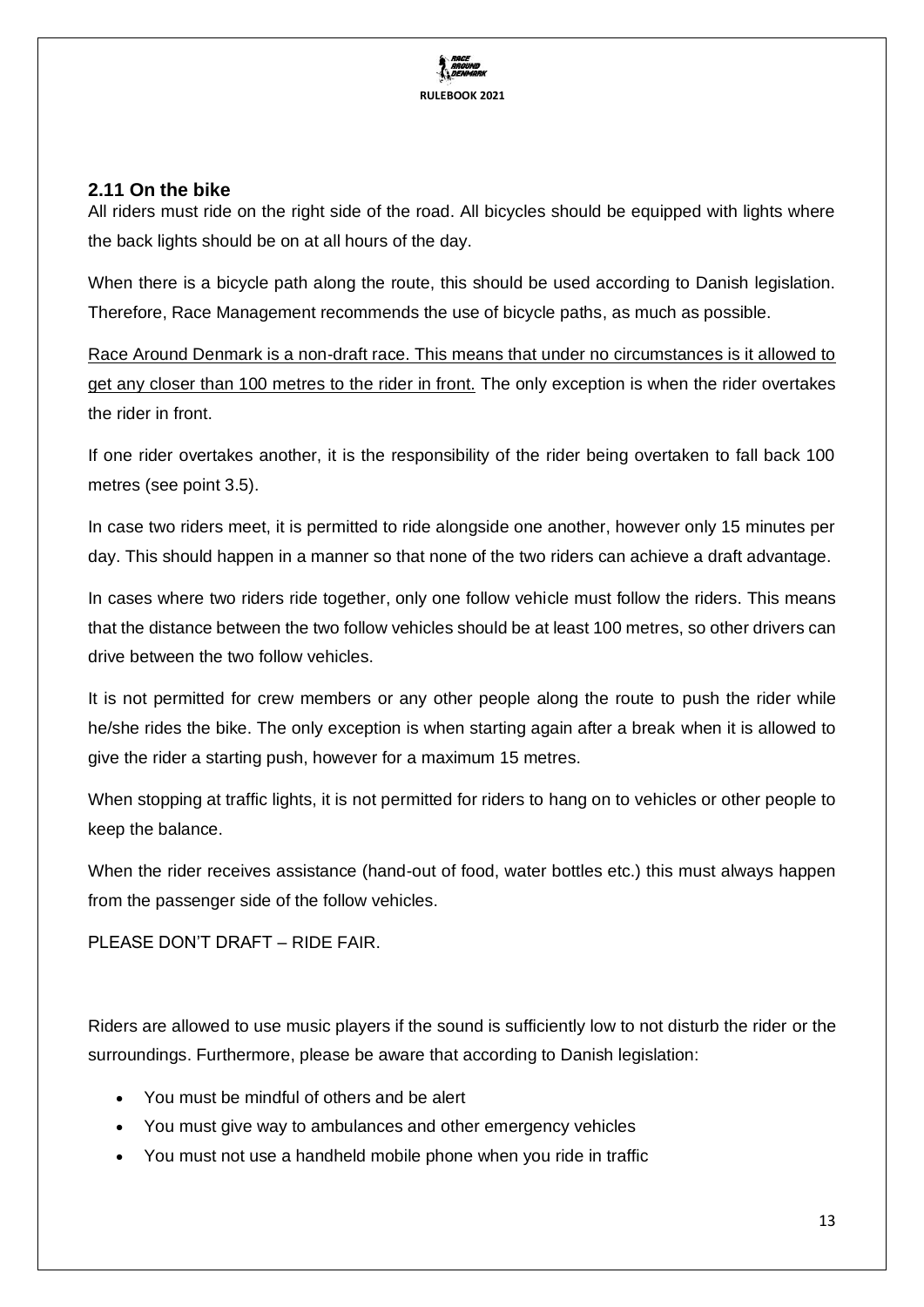

### <span id="page-13-0"></span>**2.12 Crew**

All participants in the EXTREME edition must have three crew members on every team, apart from the rider him/herself. On each crew team, at least two crew members should possess a valid driver's license. If a rider has two or more cars, there must be at least two crew members in each car and at least two people in each car should have a valid driver's license. In other words, a team with two cars must comprise at least four people.

All participants in the CHALLENGE edition must have a team of at least two crew members, apart from the rider him/herself. Both crew members must have valid driver's licenses. However, three or more crew members are recommended.

### <span id="page-13-1"></span>**2.13 Mobile phones**

All teams are required to bring two mobile phones to the race which Race Management can use to contact the teams (cf. point 2.4). The numbers of these mobile phones must be handed over to Race Management upon sign-in for the race.

## <span id="page-13-2"></span>**2.14 Bikes**

- 1. All bicycles used in Race Around Denmark must solely be driven by the rider him/herself.
- 2. All bikes must adhere to the UCI quidelines and/or the ITU quidelines.
- 3. All bikes used in the race should be equipped with fixed lights when riding at night-time. The lights are required from sundown to sunset and in weather conditions with poor visibility. The lights must be visible up to 300 metres without blinding oncoming traffic.
- 4. Disc wheels and three/four/five-spoke wheels are permitted. The same goes for aerobars. Other modifications of the bicycle designed to achieve aerodynamic advantage are not permitted.
- 5. Each individual rider holds the responsibility to inform Race Officials of any potential deviations at the official inspections of the bicycles prior to the race.
- 6. Race Around Denmark reserves the right to, at any given time, check the bicycles. This applies both before, during and after the race.
- 7. All bikes must be equipped reflectors, in 4 locations. Front (white) Back (red) Wheels (yellow or white), Pedalarms (yellow or white). Reflector tape can be found at the sign in. Please note it takes at least 30 minutes to properly equip your bike with reflector tape.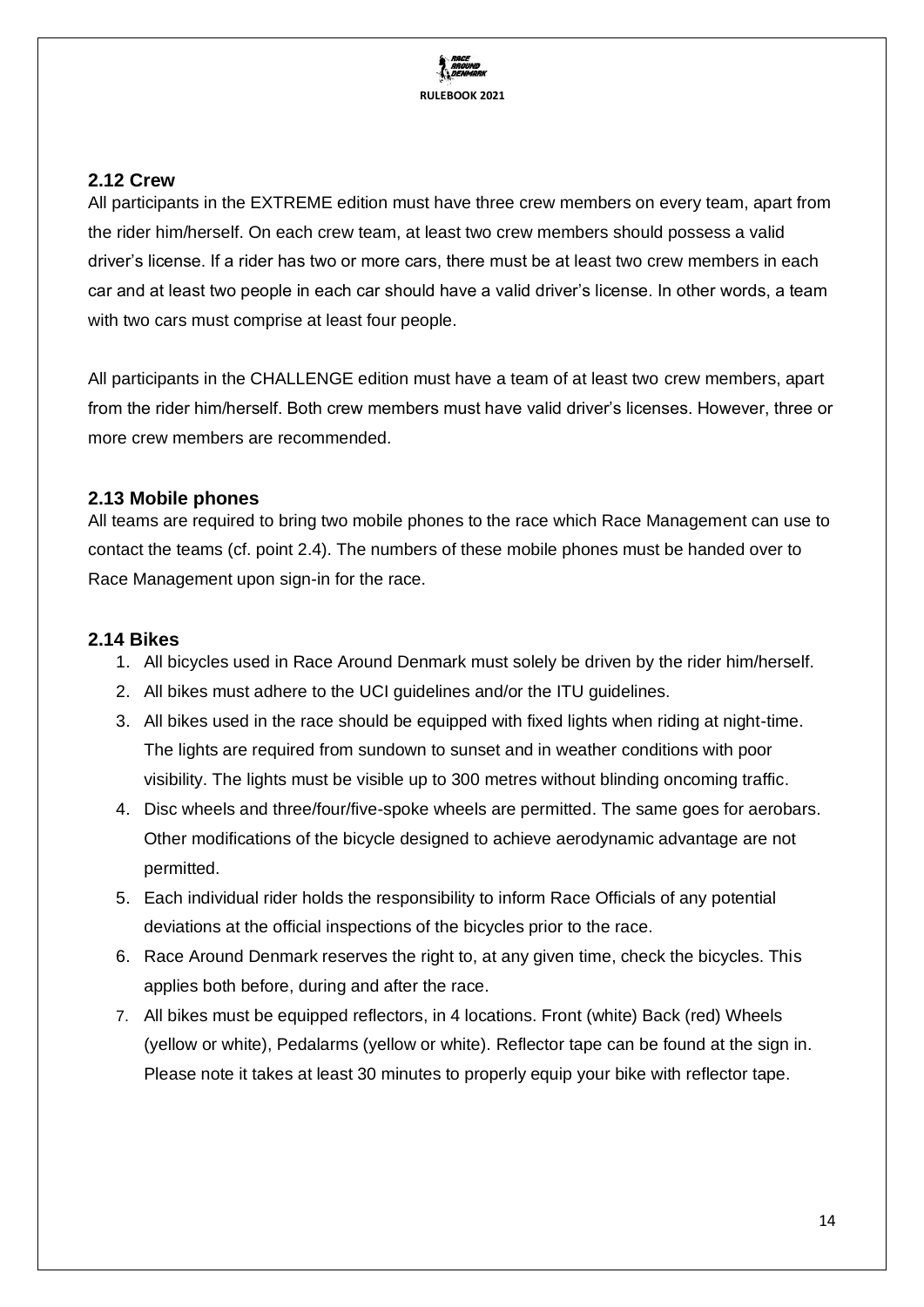

## <span id="page-14-0"></span>**2.15 Helmet**

It is mandatory for all riders to always wear a helmet with a tightened strap so that the helmet is fastened securely on the head. Equally, riders on couples and four-person teams must wear a helmet if the warm up ahead of a switch.

The helmet must be fitted with the appropriate number stickers that were issued for the race. These must be place both on the right and left sides of the helmet and be entirely visible (see point 3.2).

## <span id="page-14-1"></span>**2.16 Clothing**

All riders must always wear a reflector vest with clear reflector markings between 7 pm and 7 am. Jackets with reflectors can also be allowed, but they must be in "bright fluo" color.

All crew members must carry a reflector vest at all hours of the day when leaving the car. The same applies for riders who are not active.

We recommend that all riders bring clothes suitable for different kinds of weather conditions as the weather can change rapidly.

## <span id="page-14-2"></span>**2.17 GPS units and tracking**

To be able to monitor all the race participants throughout the race, all riders and teams must bring a GPS unit along. These GPS units will be issued upon sign-in and must be turned on throughout the entire duration of the race.

The GPS unit must remain with the rider, for supported riders the charger may be charged in the car, as long as the car is directly behind the rider. If you unit is running out of power, you will be contacted by the Race Directeur. Extreme riders will be handed out a charge cable at the sign in.

It is mandatory for all supported teams to make a note of the exact time of passing a time station in the route book, as well as to call the Race Directeur. This must take place no later than five minutes after passing the time station. You will receive a special code in return. The first team to guess the meaning of the codes will win a small price.

After the race it is the rider´s responsibility to hand in the GPS tracker to the race organization. In case a GPS tracker is lost or not handed in the rider will be held responsible for the eventual costs. THEREFORE, remember to hand in the tracker after having crossed the finish line.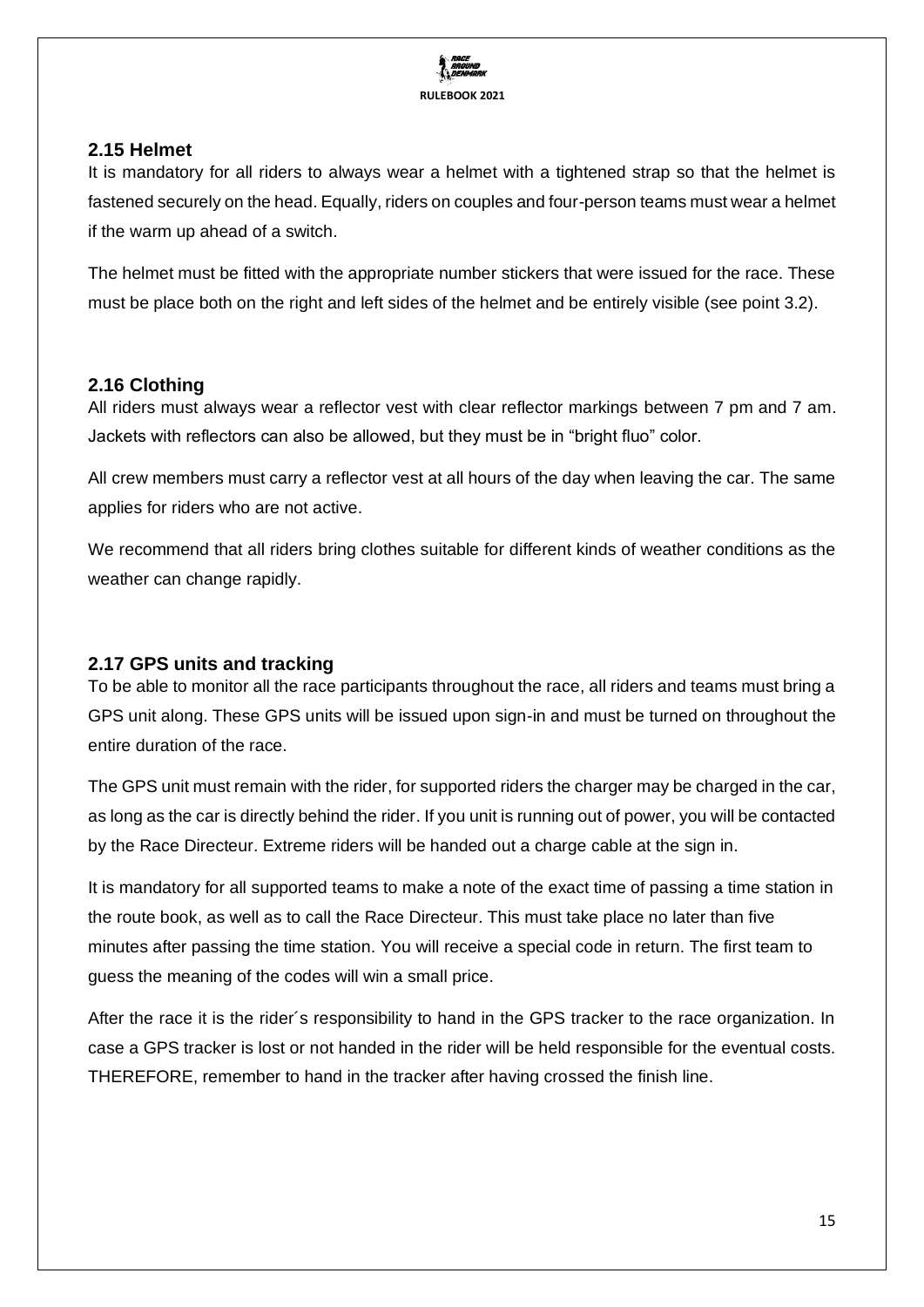**RULEBOOK 2021**

## <span id="page-15-0"></span>3. IN TRAFFIC

## <span id="page-15-1"></span>**3.1 Follow vehicles and support cars**

Follow vehicles are cars that follow immediately behind an active rider.

A support car can be part of the race (e.g. a camper van) but is not allowed to follow immediately behind the rider.

A follow vehicle must measure no more than 2.10 metres in width, 6.50 metres in length and 2.50 metres in height (not including side view mirrors and roof mounts). It is not allowed to bring trailers or similar. A bicycle carrier mounted on the back side of the vehicle is permitted. It must be equipped with functional lights. All follow vehicles must have the "slow-moving vehicle" triangle sign mounted on it to clearly signal that the vehicle is slow.

The same car must be used as a follow vehicle throughout the race. It is not permitted to replace follow vehicles during the race. Only in those instances where a car can no longer drive due to mechanical problems it is permitted to replace it. In those instances, Race Management must be contacted immediately.

A follow vehicle must follow its rider at all time in the hours between 7 pm and 7 am. Failure to do so may lead to disqualification. It is not mandatory for the follow vehicle to follow it rider in the hours between 7 am and 7 pm, except when passing time stations when rider and follow vehicle must ride close together.

At any time, follow vehicles must have a "slow-moving vehicle" triangle sign mounted on the back side. Apart from that, it is recommended to turn on the car's hazard warning lights at "direct follow" so that other drives can see that it is a slow-moving vehicle.

A follow vehicle must at any time be alert and be mindful of normal traffic. This entails that certain distances must be driven "leap frog". Upon entry and exit, handout of food and drinks, utmost vigilance and mindfulness of normal traffic is required. Non-compliance with this may cause time penalties and in grave instances even disqualification.

On bigger roads, where there is a bike path, Race Around Denmark HIGHLY recommend riders to use the bike path and the follow car "leap frog" – especially during the day.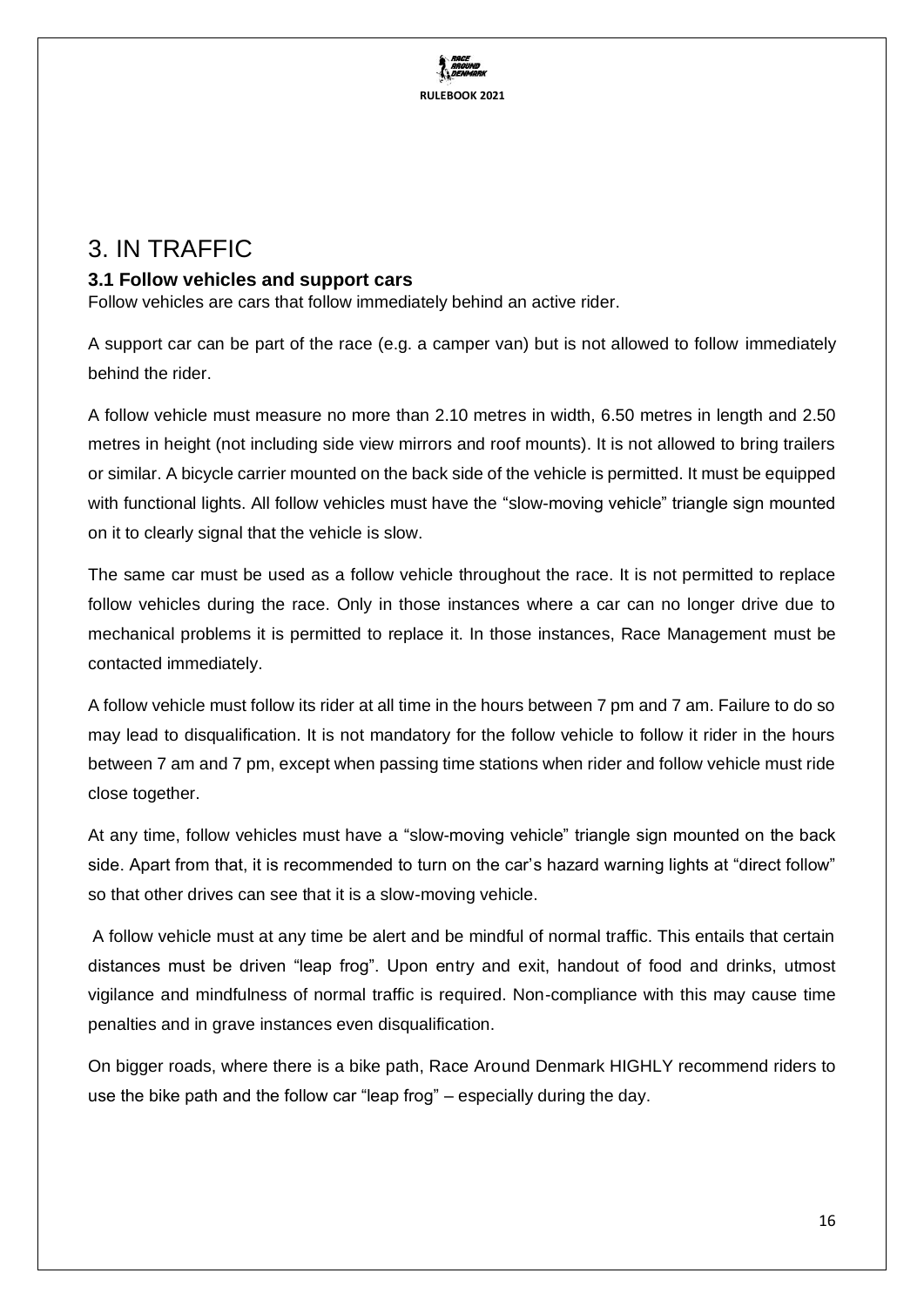

In those cases where a follow vehicle has caused a line of cars behind it on three or more cars, the follow vehicle must pull over and let the cars pass. Only in special circumstances does this not apply, for example when driving very narrow roads, bridges or similar. In these circumstances, the safety of the rider comes first. During the hours from 7 pm to 7 am, the rider must pull over along with the follow vehicle.

A support car is not subject to the same rules about dimensions as the follow vehicle. There are no restrictions on the size of the support cars.

All support cars must move at the same pace as the normal traffic and may not act as a follow vehicle.

### <span id="page-16-0"></span>**3.2 Stickers**

Upon sign-in, riders and their teams will receive several stickers.

There must be placed as follows:

#### **Placing of stickers**

- o Car: Race Around Denmark logo including race number. Place stickers on the bonnet + rear window + each front door (see picture 1+2).
- $\circ$  Car: Warning triangle (slow moving vehicle): Place on the trunk lid/the rear window (see picture 1).
- o Helmet: 2 race numbers per helmet. Place stickers on each side of the helmet.
- o Bike: 1 race number for the seat post. Place it to be visible from both sides.

(As an unsupported rider it may be hard to find a spot for the race number. Therefor, the only criteria is that the race number is placed a visible spot on the bike, bag or so)

Picture 1:

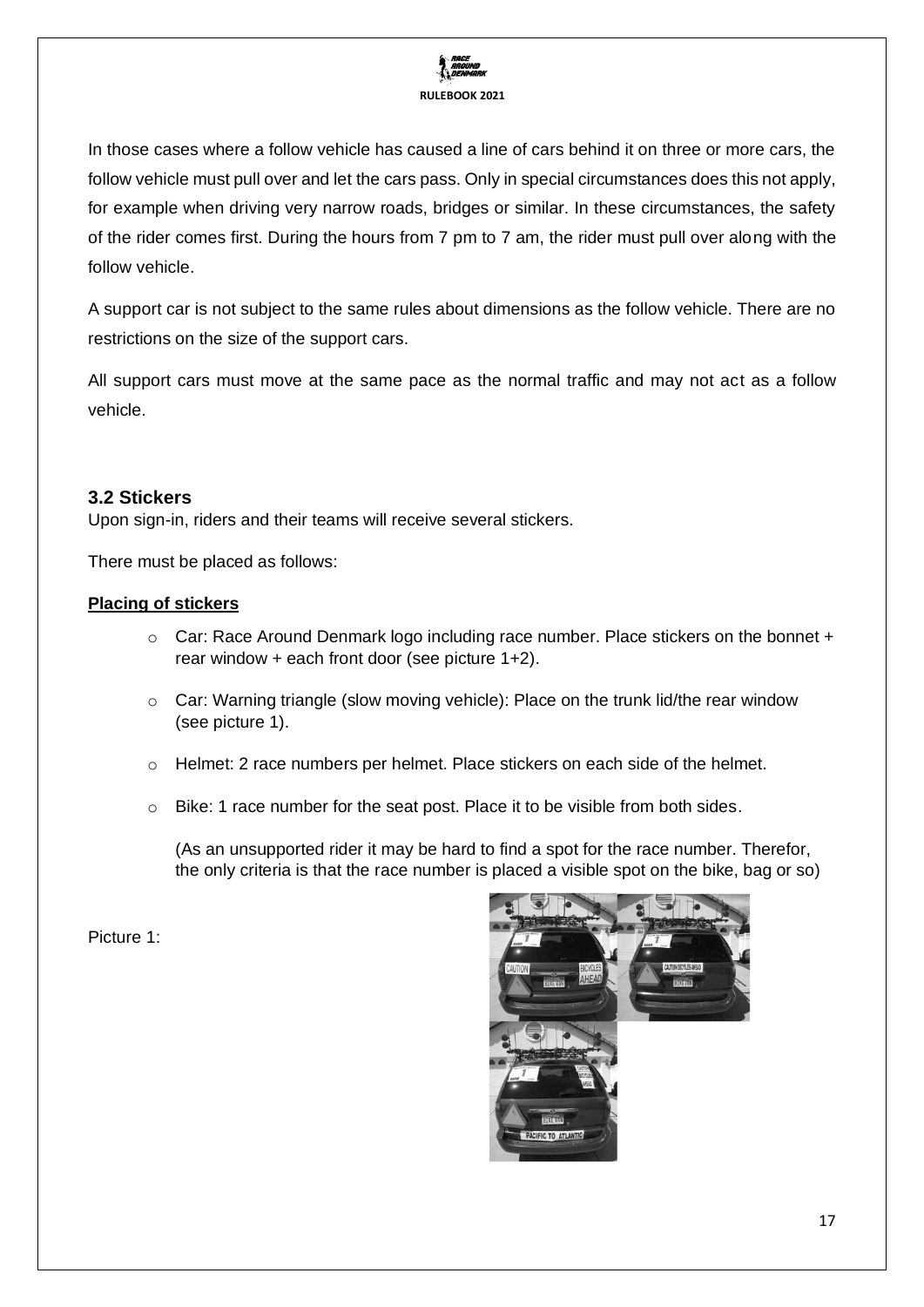



Picture 2:

## **NB! Concerning the trunk lid**

All signs and the warning triangle must be visible. If possible we recommend bikes to be placed on the roof of the follow car.

Example 1: Here the signs and number plates are blocked. Please avoid a setup like the below.



Example 2: Here all signs are visible. This is a good example to show a safe setup.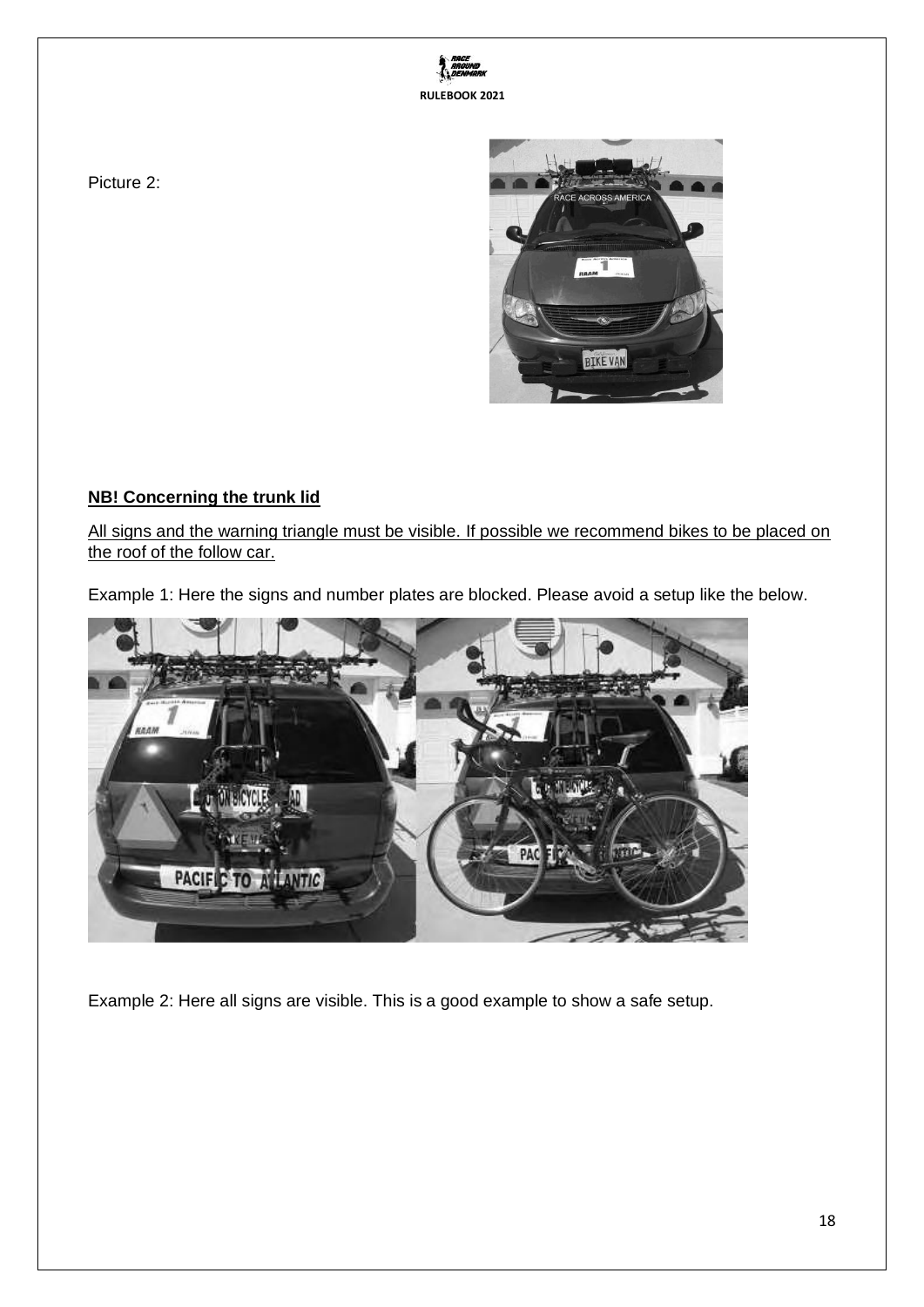



None of the stickers must be cropped so that the number and the logo do not appear clearly. The stickers must always be visible.

Furthermore, there must be a clear line of sight out of the windscreen as well as the rear and side windows of the car.

#### <span id="page-18-0"></span>**3.3 Music and speakers**

The use of communication equipment between cars and riders is permitted (Walkie talkies, cardo etc.). Riders are also allowed to listen to music from iPods. However, it is not permitted to use both headphones at the same time, only one earpiece at the time. Race Management recommends keeping the volume low. It is the sole responsibility of the rider to make sure that he/she is able to pay full attention to traffic and that emergency vehicles can be heard.

It is allowed for teams to mount speakers onto the side of the car in order to communicate with the rider. However, this should not cause any inconvenience to others. When passing through national parks and densely populated areas, the volume must be kept to a minimum.

Playing music from a speaker system is permitted, but only when it does not cause any inconvenience to the surroundings.

Mounting of display boards, clocks or anything else on the outside of the cars is not permitted.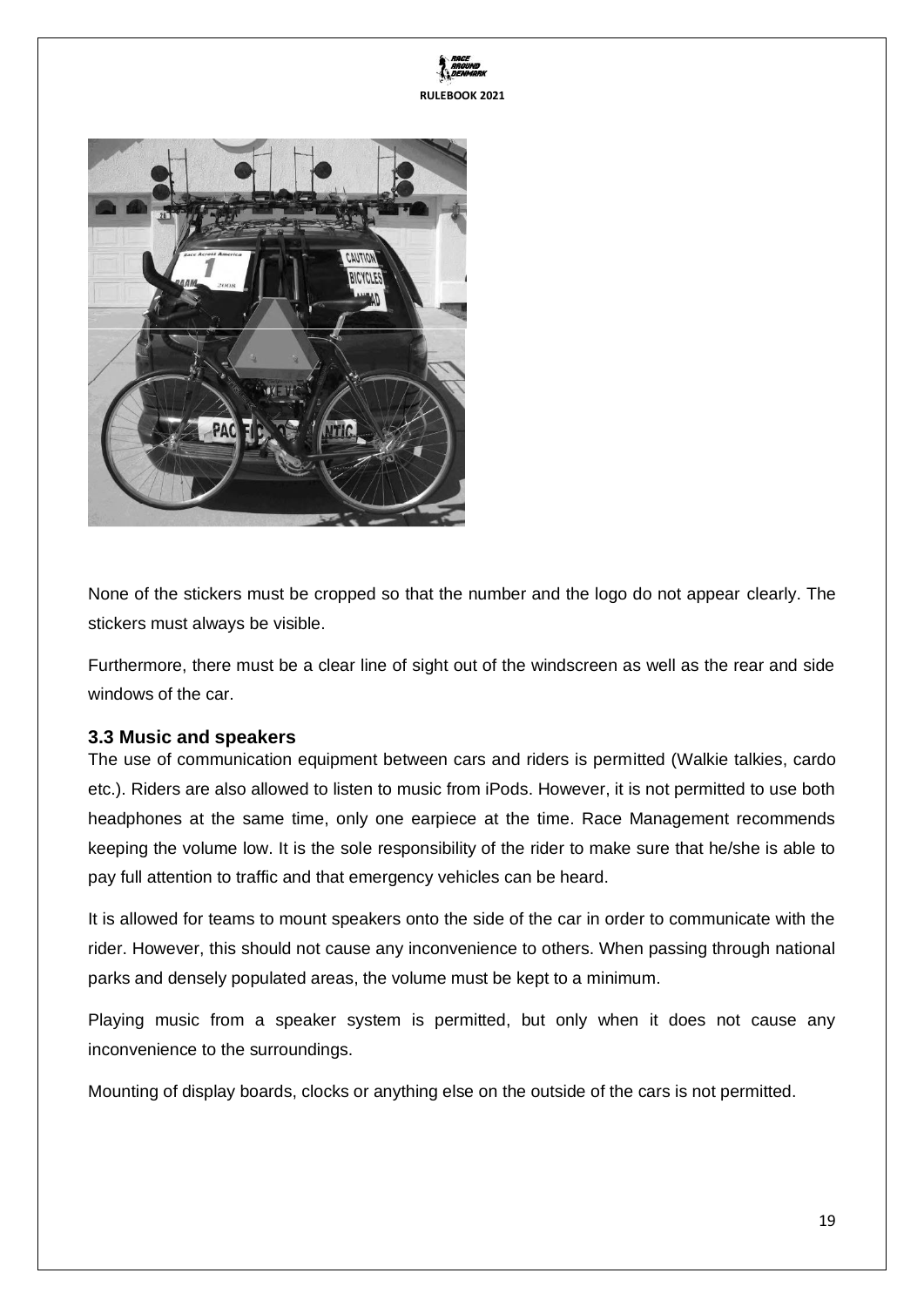

#### <span id="page-19-0"></span>**3.4 Rider support**

It is permitted for the teams to provide support to their active riders four times an hour. The support must not last longer than one minute and must be carried out in a responsible manner. In case of dense traffic, dangerous traffic or poor visibility, it is not permitted to drive up next to the rider to provide support. In these cases, the follow vehicle must drive leap frog and find a safe place to pull over to provide support to the rider when he/she passes and or pulls over.

When a team provides support, i.e. food and/or drink, this must always take place from the passenger side of the car. It is not permitted for crew members to lean out of the case while providing support, and equally, there should be no physical contact between crew and rider or between rider and car.

#### <span id="page-19-1"></span>**3.5 Overtaking**

When a rider (B) must overtake another rider (A), it must always take place in a safe and responsible way without posing any danger to the rider him/herself or others. It should take place in the following way:

When rider B approaches rider A and A's follow vehicle, rider B's overtaking must be one constant manoeuvre. I. e. it is not permitted for rider B to lie in lee of follow vehicle A. On the other hand, follow vehicle A must lower the speed and let rider B pass on the right side/passenger side.

Overtaking on the left side of the follow vehicle is not illegal, nor does it violate the rules of the race. However, we recommend that rider B keeps to the right as much as possible. Regardless, the driver of follow vehicle A must be very alert when a rider comes up from behind.

When B has safely passed follow vehicle A, follow vehicle A must let follow vehicle B overtake to ensure a safe distance from rider A to follow vehicle A and from follow vehicle B to follow vehicle A. When both rider B and follow vehicle B have passed follow vehicle A, rider B and follow vehicle B can pass rider A. Hereafter, it becomes the responsibility of Rider A and follow vehicle A to fall back in order to achieve the required 100-metre distance from rider A up to follow vehicle B.

Breach of these rules can lead to time penalties. Obvious and grave harassment can lead to disqualification.

### <span id="page-19-2"></span>**3.6 Driving during the night**

Race Around Denmark considers night time to be the hours between 7 pm and 7 am. The following rules also apply when visibility is poor, for example when foggy.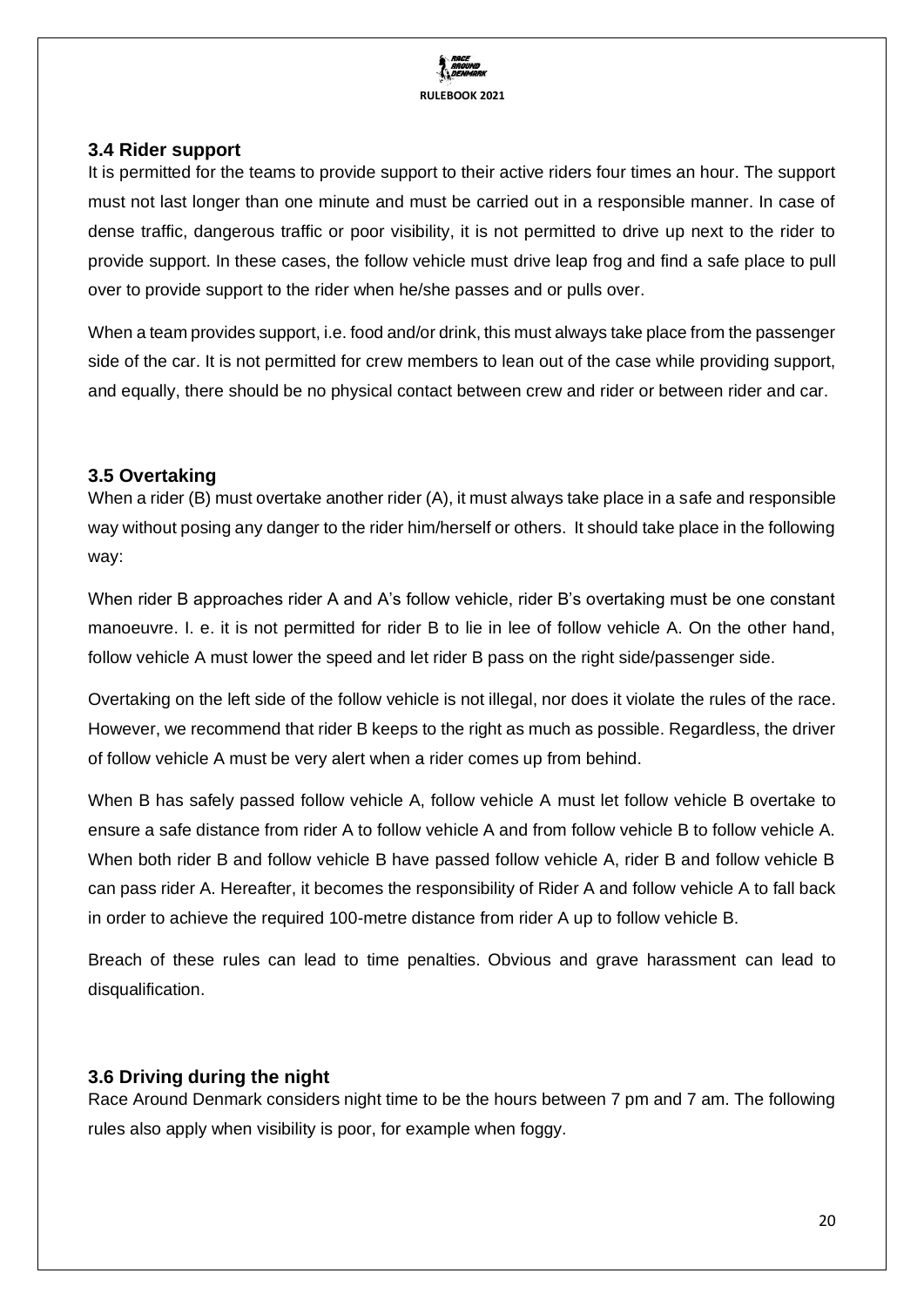

During these hours, a rider's follow vehicle must constantly follow its rider. I.e. the follow vehicle must be no longer than 15 metres behind the rider, so that the rider is constantly within reach of the car's front lights. In case a follow vehicle needs to stop, for example to refuel, it is an absolute requirement that the rider also stops. Breach of these rules can lead to immediate disqualification.

When driving during the night

- A rider must be inside the light field of the follow vehicle.
- All crew members must wear a reflector vest when exiting the car.
- All bicycles used must be equipped with front and back lights which are visible from at least a 300-metre distance.

#### <span id="page-20-0"></span>**3.7 Camera crews, press cars**

Riders in Race Around Denmark are allowed to bring camera crews, press cars etc. To participate in the race, a crew must have a press permit. This permit can be issued when press team members show up in person at the sign-in and show their press cards.

All media crews/cars must adhere to the rules and guidelines of the race. If a press crew breaches the rules, penalties may be issued to the rider they are associated with.

#### <span id="page-20-1"></span>**3.8 Particularly for EXTREME participants**

Teams participating in the EXTREME edition must cross the Great Belt Bridge. As it is not allowed to cross the bridge riding a bicycle, special rules apply.

To cross the Great Belt, EXTREME participants must go directly from TS11 to TS12. The same applies when the Great Belt must be crossed from TS16 to TS17 the east towards the west. The crossing should take place by car and applies to all riders in both directions. THE TIME IS NOT STOPPED DURING THE CROSSING.

#### <span id="page-20-2"></span>**3.9 Special rules for teams**

All participants on a team must be present on the start ramp when the race begins. After this, it is up to the team whether they choose to ride the race collectively or one rider at a time.

To complete the race, at least one must rider cross the finish line. The timing stops once the finish line is crossed.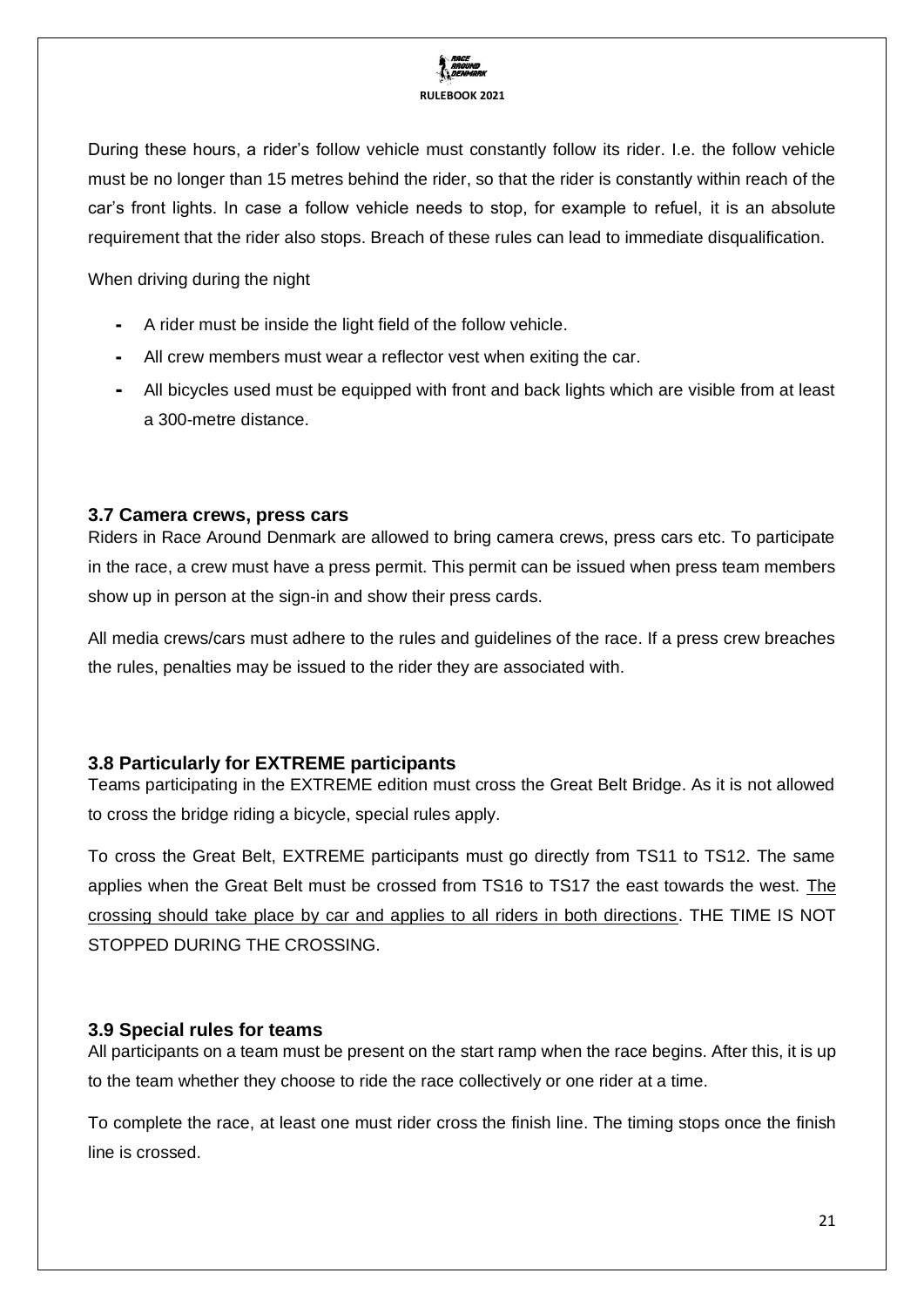

The change from one rider to another happens via a simple touch between the two riders. The chance must only take place at times and locations where it does not cause any inconvenience to others in the surrounding traffic. Rolling changes are allowed, however not in densely populated areas, dense traffic or within 200 metres of a larger intersection and/or traffic lights. In cases where a team's car is parked for a change of riders, this must not take place on the road or be of any inconvenience to traffic.

Changing riders during the night must happen so that the change takes place within the reach of the follow vehicle's front lights. It is not permitted for the new rider to accelerate outside of the reach of the follow vehicle's lights. If a team brings only one card, the change must take place while parked, why it will be necessary to perform the change at a lay-by or similar.

All riders in unsupported teams, must ride, at all times.

Breach of these rules may lead to time penalties.

#### <span id="page-21-0"></span>**3.10 Spying**

Spying on other teams is permitted, however only if it takes place in cars clearly marked with official "Race Around Denmark" stickers, and only in a way that doesn't cause any inconvenience to the team that is the subject of the spying.

#### <span id="page-21-1"></span>**3.11 Road toll**

Teams participating in the EXTREME edition must expect to pay bridge toll. The size of the bridge toll depends on number of used vehicles as well as the type and size of these vehicles.